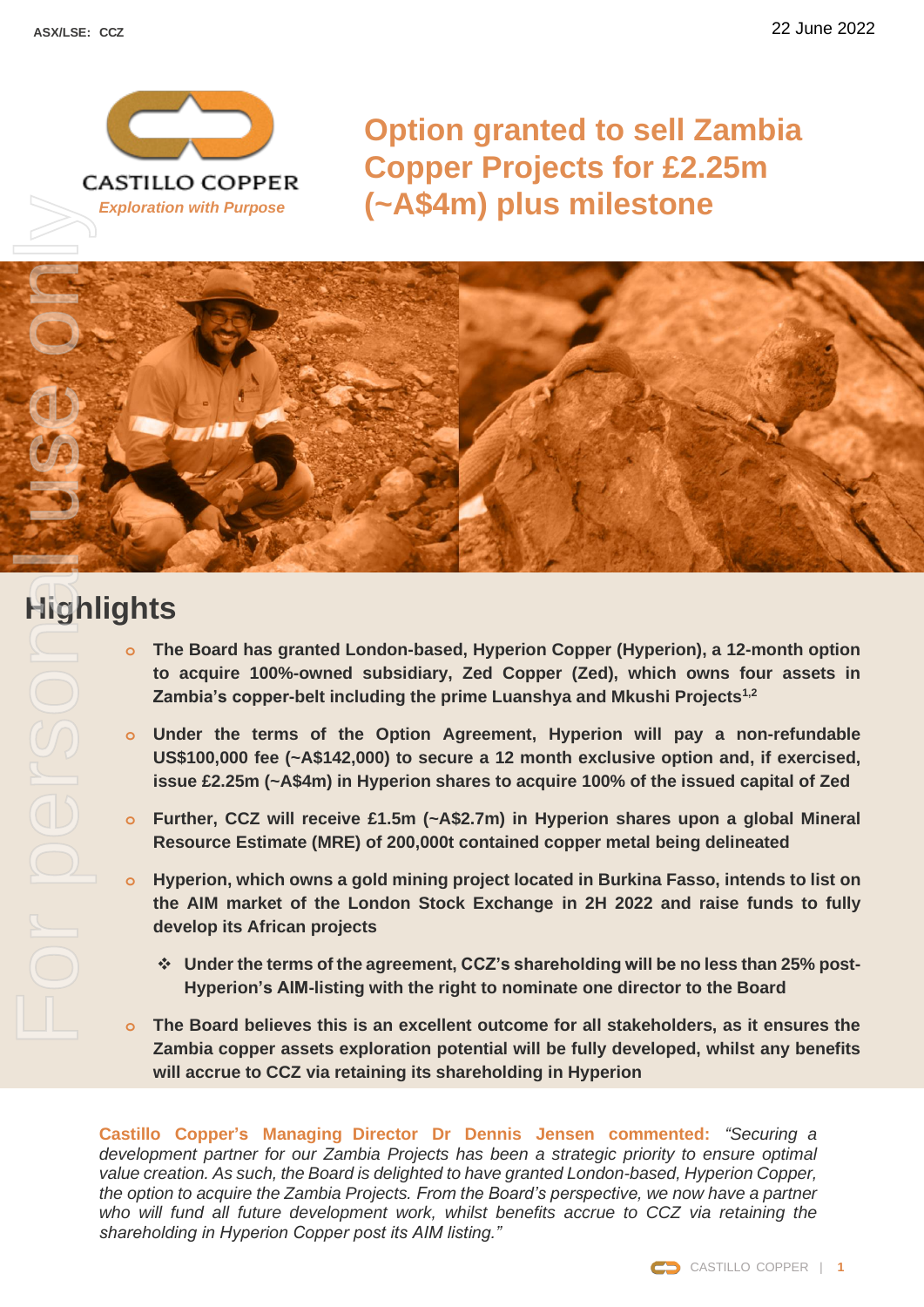## **Zambia copper projects under option**

**Castillo Copper Limited's** (**"CCZ")** Board is delighted to announce that it has granted Londonbased Hyperion a 12-month option to acquire 100%-owned subsidiary, Zed, which owns four projects in Zambia's copper-belt – including the prime Luanshya and Mkushi Projects<sup>1,2</sup> (Figure 1 & Appendix A) – for total consideration of £3.75m (A\$6.7m) in a value creating transaction.

The Board believes this is an excellent outcome for all stakeholders since it secures a strategic partner that is committed to fully develop the exploration potential of the Zambia projects. Moreover, with Hyperion planning to list on the LSE's AIM market in 2H 2022, CCZ is set to accrue benefits via retaining its shareholding in Hyperion post listing.

Hyperion is positioning itself as an Africa-focused, copper-gold explorer as it owns 100% of the Yansse Gold Project in Burkina Faso. Notably, the Yansse Gold Project is located in the highly prolific West African Birimian Terrane, which is host to some of the world's largest gold deposits<sup>3</sup>.



**FIGURE 1: JORC RESOURCE TONNAGES BHA EAST ZONE PROSPECTS**

Source: CCZ geology team

### **Transaction terms**

Under the Option Agreement, Hyperion will pay CCZ a US\$100,000 (~A\$142,000) option fee granting Hyperion an exclusive 12 month right to acquire 100% of the issued share capital of Zed, which owns four Zambia Projects (refer Appendix A).

At the conclusion of due diligence and upon exercise of the option, the consideration payable to Castillo is £2.25m (~A\$4m) in Hyperion shares, subject to certain conditions precedent being satisfied or waived (see below). The consideration shares must represent no less than 25% of the enlarged share capital of Hyperion upon its listing on the LSE's AIM market which is expected to occur in 2H 2022.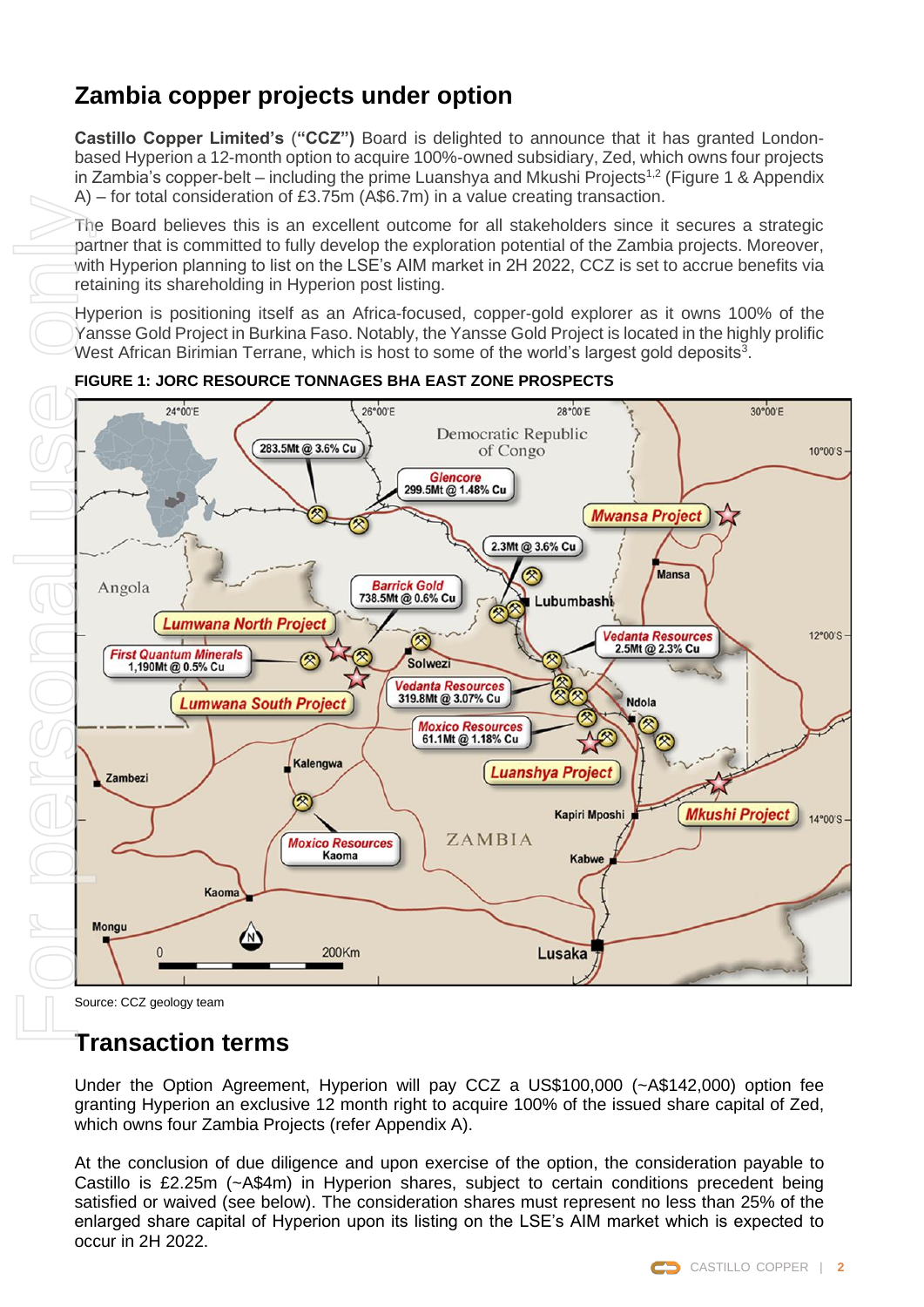The parties are currently preparing a Definitive Acquisition Agreement (**Definitive Agreement**).

Within five years from executing the Definitive Agreement and delineating a global MRE of 200,000t contained copper metal on the Zambia Projects, Hyperion will issue Castillo £1,500,000 in Hyperion shares based on a 10-day VWAP.

The Option and Definitive Agreements will contain the following Conditions Precented, including:

- Hyperion having conducted and being satisfied with legal, technical and financial due diligence on the Project and the Licenses (refer Appendix B);
	- All applicable and necessary consents, authorities and/ or approvals required from any applicable statutory or quasi-statutory body regulating the mining industry in Zambia consenting to the transfer of the licenses in accordance with the terms of the Agreement;
	- The preparation and publication of an AIM admission document in respect of Hyperion (or the listed vehicle); and
	- CCZ obtaining all regulatory approvals in relation to the transaction including but not limited to ASX, ASIC and shareholder approvals, where required.

Hyperion has agreed to assume responsibility for CCZ's obligation to pay Zed vendors a net smelter return royalty of 2% on production of concentrate derived from mining activities on the Zambia Projects.

The following Performance Share obligations will remain with CCZ:

- 46,875,000 performance shares, converting to an equal number of CCZ shares on delineation of a JORC resource of 200,000 tonnes of contained copper at a minimum grade of 0.5% within 5 years of execution of the Share Sale Agreement, and;
- 46,875,000 performance shares, converting to an equal number of CCZ shares on completion of a prefeasibility study demonstrating an internal rate of return greater than 25% within 5 years of execution of the Share Sale Agreement.

**The Board of Castillo Copper Limited authorised the release of this announcement to the ASX.**

**Dr Dennis Jensen**

**Managing Director**

#### **References**

- 1) CCZ ASX Release 16 September 2019 & 15 April 2020
- 2) CCZ ASX Release 21 October 2019 & 23 January 2020
	-

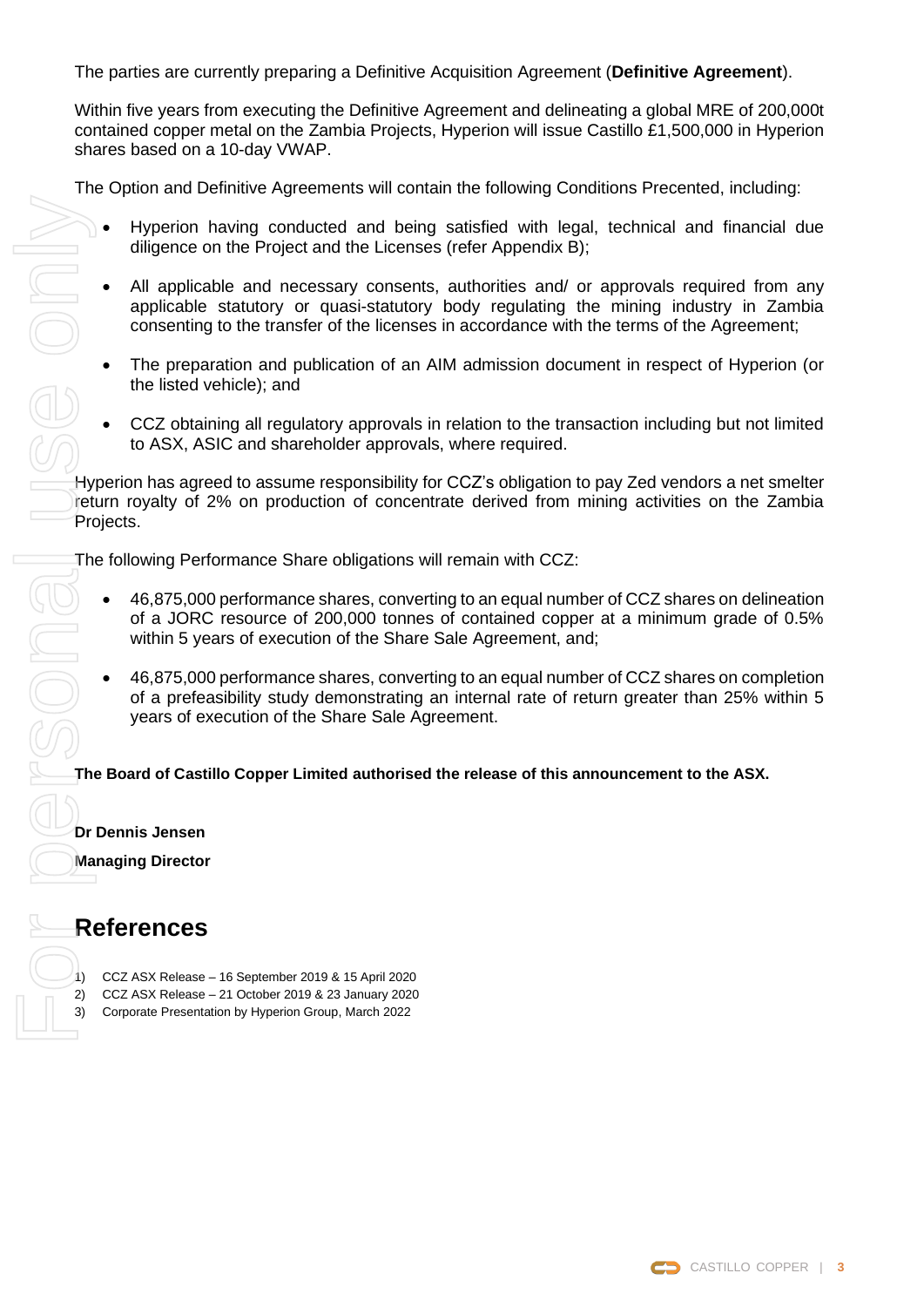# **About Castillo Copper**

Castillo Copper Limited is an Australian-based explorer primarily focused on copper across Australia and Zambia. The group is embarking on a strategic transformation to morph into a mid-tier copper group underpinned by its core projects:

- **•** A large footprint in the in the Mt Isa copperbelt district, north-west Queensland, which delivers significant exploration upside through having several high-grade targets and a sizeable untested anomaly within its boundaries in a copperrich region.
- **•** Four high-quality prospective assets across Zambia's copper-belt which is the second largest copper producer in Africa.
- **•** A large tenure footprint proximal to Broken Hill's world-class deposit that is prospective for cobalt-zinc-silver-leadcopper-gold and platinoids.
- **•** Cangai Copper Mine in northern New South Wales, which is one of Australia's highest grading historic copper mines.

The group is listed on the LSE and ASX under the ticker "CCZ."

## **Directors**

**Gerrard Hall** 

**Dr Dennis Jensen**

**Geoff Reed**

# **ASX/LSE Symbol**

**CCZ**



### **Dr Dennis Jensen Managing Director**

**TEL** +61 8 9389 4407

**EMAIL** [info@castillocopper.com](mailto:info@castillocopper.com)

**ADDRESS** 45 Ventnor Avenue, West Perth, Western Australia 6005

**FOR THE LATEST NEWS** [www.castillocopper.com](http://www.castillocopper.com/)



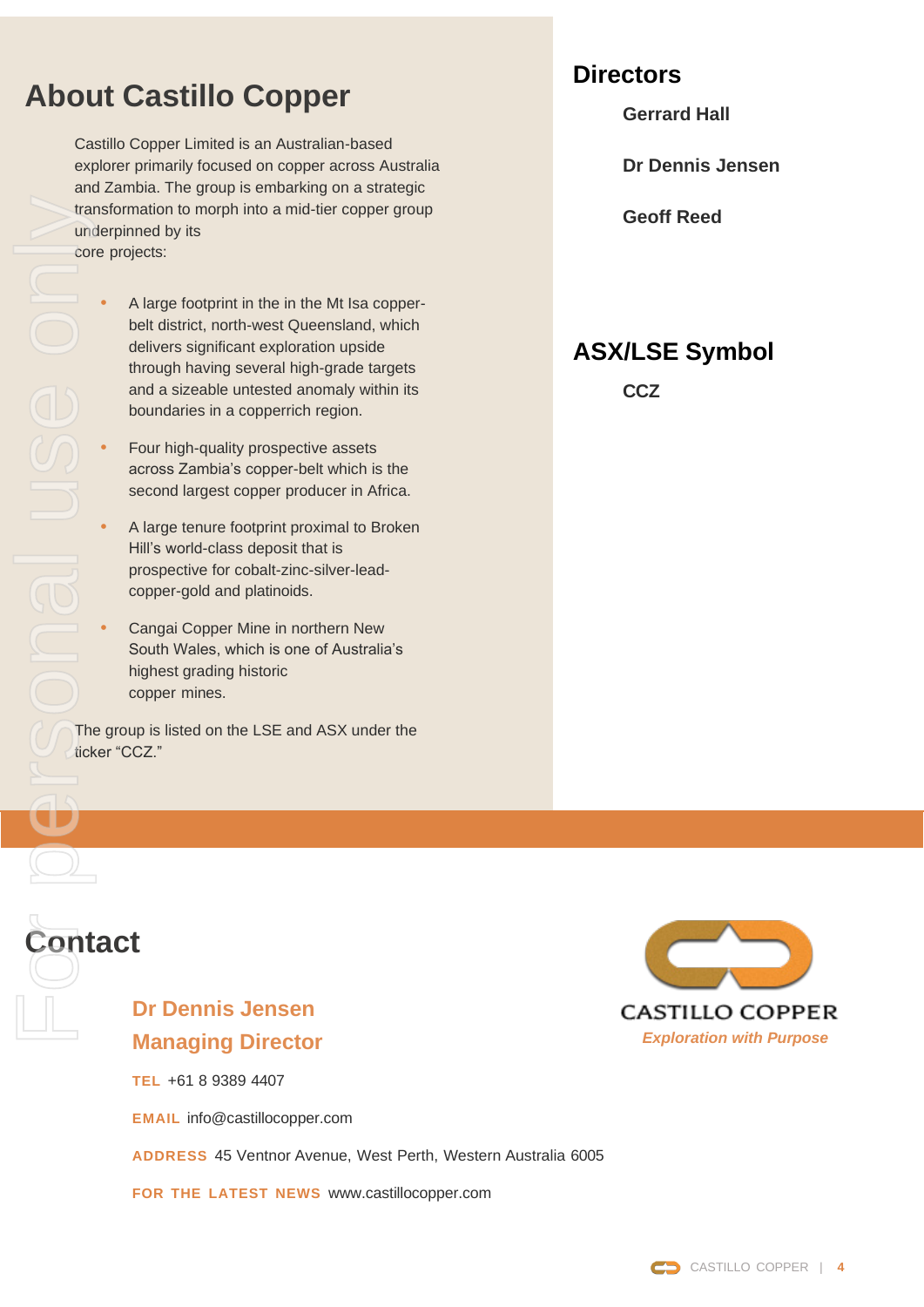# **APPENDIX A: LUANSHYA & MKUSHI PROJECTS**

The Luanshya Project is 6-10km south of China Nonferrous Mining Corp's (CNMC) three operating mines (Figure A1), with a combined JORC (2012) compliant Proven & Probable Reserves at 52.3mt @ 1.26%  $Cu<sup>1</sup>$ .

Across the region are four NW-SE trendlines, which are ~5-10km wide, that host numerous historic / current operating mines & deposits<sup>1</sup>.

Notably, two trendlines hosts CNMC's three mines, with one directly intersecting the middle of the project coincident with Lower Roan Formation<sup>1</sup>.



#### **FIGURE A1: LUANSHYA PROJECT**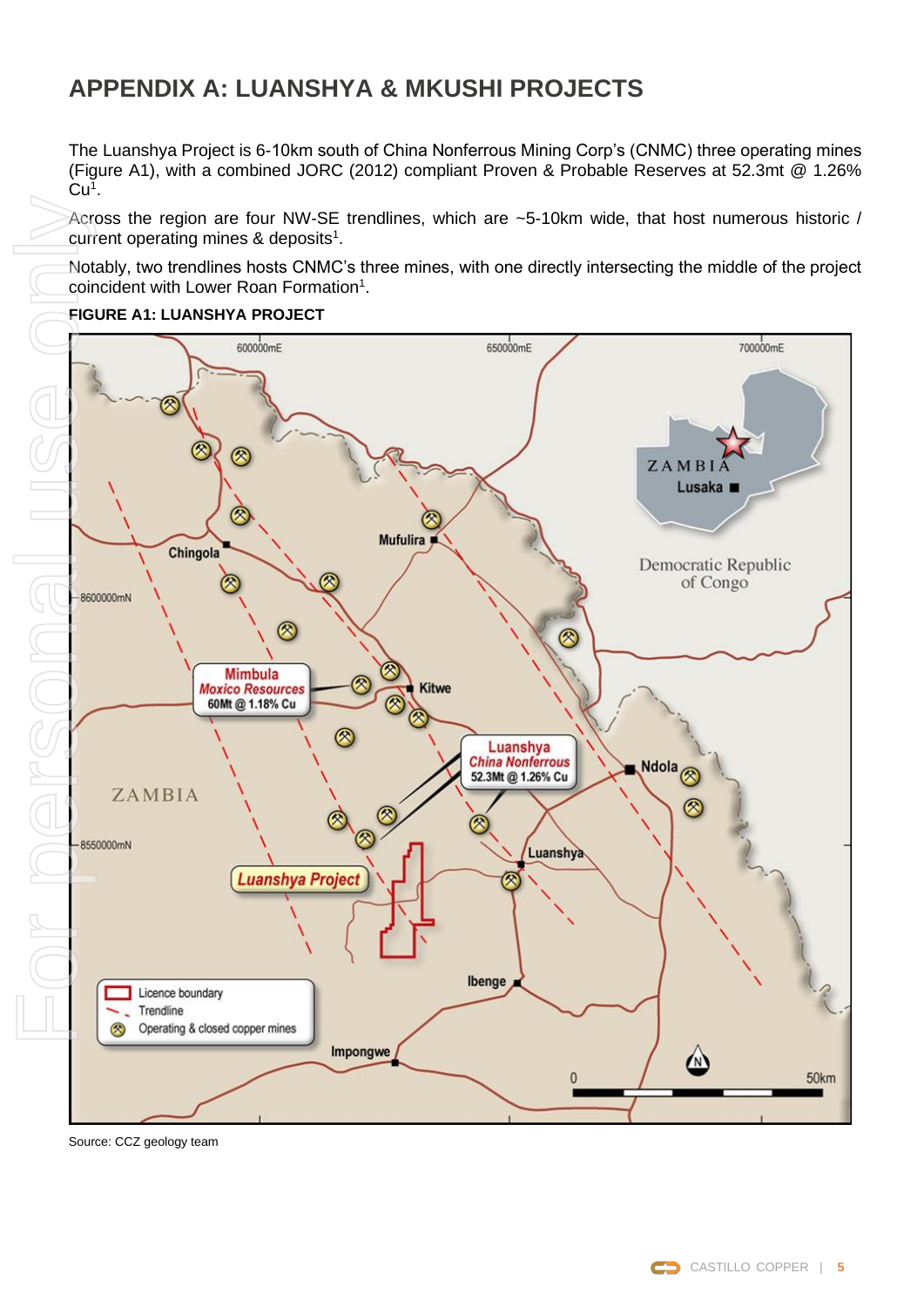At the Mkushi Projet (Figure A2), a comprehensive soil sampling campaign completed around Shi Yan Group's operating mining lease<sup>2</sup>, comprising >1,000 data points<sup>2</sup>, delivered the following outcomes:

- ➢ Five new, well-defined, anomalous areas identified by Portable XRF (coded 1 to 5), with respective strike lengths ranging from 2-7km (20.5km in aggregate)**<sup>2</sup>** ; and
- ➢ Relative to Mushiwemba Copper Mine and artisanal pits along the northern high-grade shear zone, the five anomalous areas are located circa 2-7km SW – NE on the same over-riding system**<sup>2</sup>** .



#### **FIGURE A1: MKUSHI PROJECT**